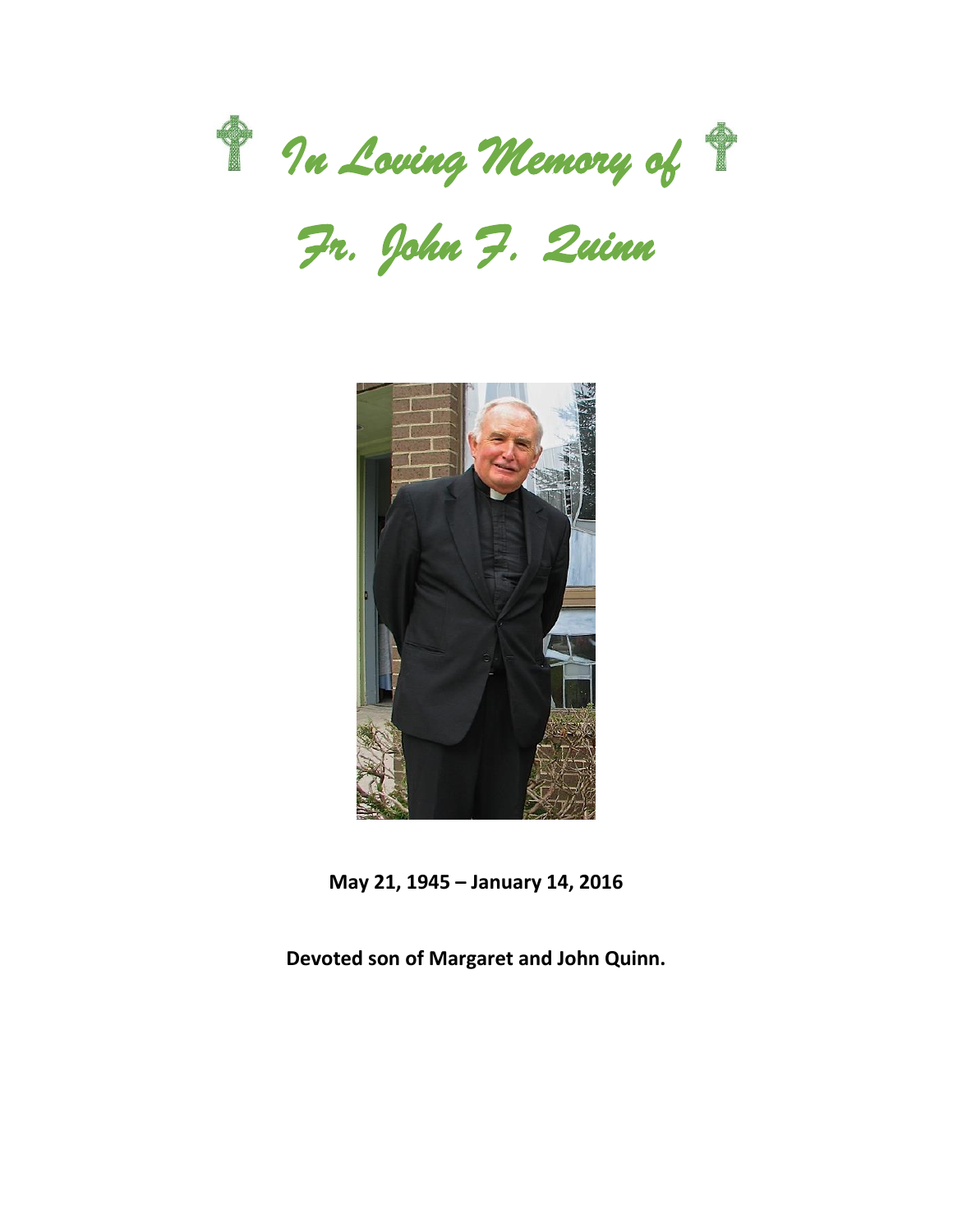**Fr. John Quinn was a graduate of Cardinal Hayes High School and Fordham College. Fr. Quinn earned a Master Degree in History at Fordham; a Master of Divinity at St. Joseph Seminary and completed course requirements for a Doctorate in Biblical Studies at Fordham.**

**Fr. Quinn was ordained a priest at St. Patrick Cathedral on May 29, 1971. He served as a teacher and Religion department chairman at Archbishop Stepinac and Maria Regina High Schools. He was Parochial Vicar at Our Lady of Sorrows in White Plains (1990 – 1994). He was a Visiting Weekend Associate and Pastor of the Church of St. Patrick in Armonk (1994 - 2013).**

**"Father Quinn was noted during all his years of ministry for a clear voice in bringing the message, consolation and love of the Lord to each person he met – child, youth, engaged couple, young parents, troubled people, seriously ill and older citizens.**"

## *Please keep Fr Quinn in your prayers.*